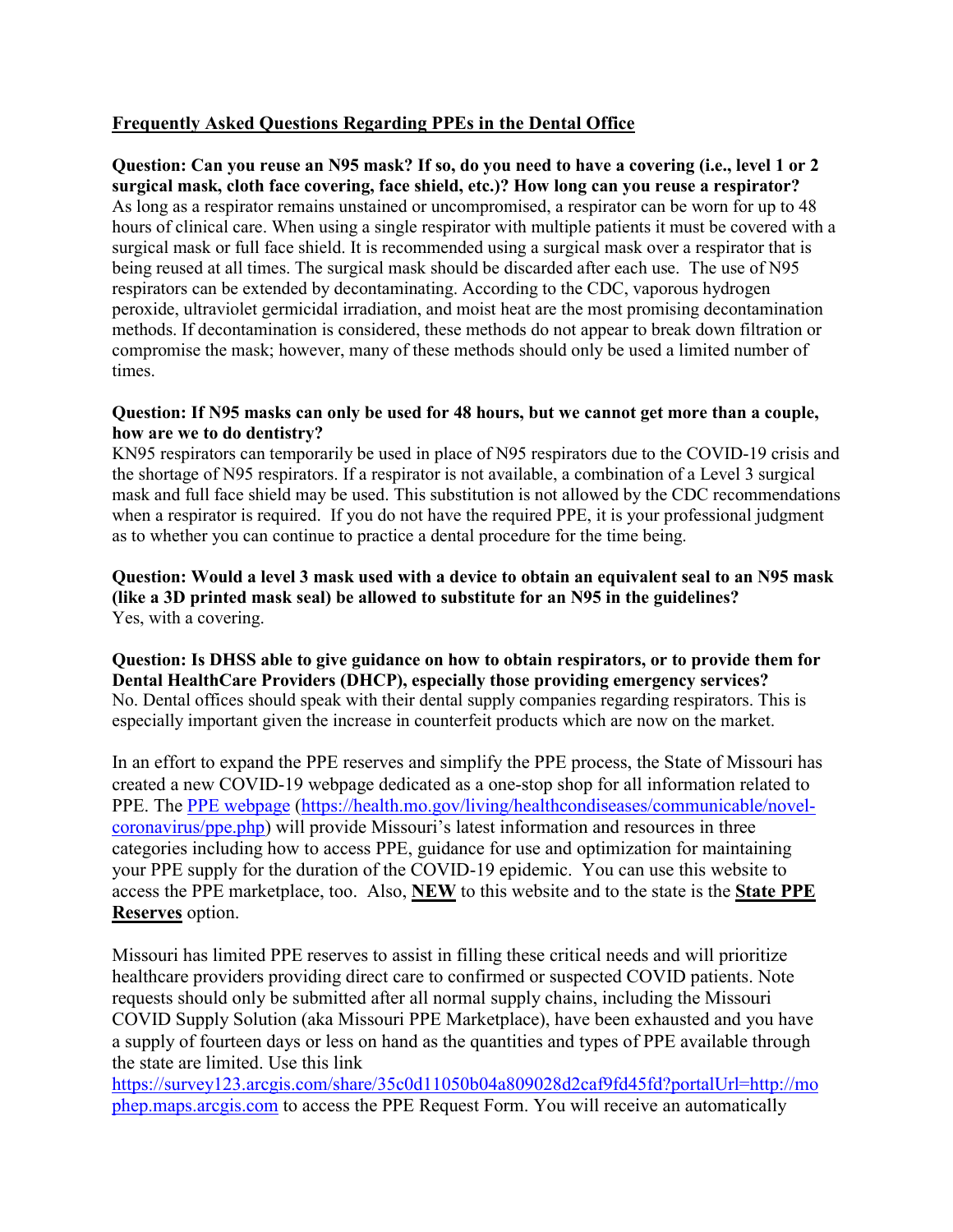generated email notifying you of receipt of your request. Requests will be evaluated in the order in which they are received. If your request is approved, either in full or partially, you will receive an electronic notification upon shipment. If denied, you will receive an electronic verification of the decision.

### **PPE options for Non-profits and Governmental Entities**

Because we know many of you continue to struggle with obtaining PPE items, we wanted to make sure you are aware that not-for-profit entities may purchase items from Missouri Vocational Enterprises (MVE). MVE operates through Missouri's Department of Corrections and produces and sells a number of items. MVE may sell these items to any state agency, local government entities, or any not-for-profit agency.

MVE has a variety of janitorial supplies, personal products (soap, toilet tissue, etc.), laundry supplies, and disinfectant supplies. Most of these items can be found on the MVE website [\(https://docservices.mo.gov/mve/products/consumables/consumable.html\)](https://docservices.mo.gov/mve/products/consumables/consumable.html). In addition, MVE has recently begun selling certain PPE items including cloth face coverings, isolation gowns, and hand sanitizer (gallon jugs). These items are not listed on their website at this time but information is attached or below. PPE items are being prioritized to state agencies but may also be purchased by local government and not-for-profit entities as supplies are available. For awareness, DMH has received cloth face coverings and hand sanitizer but have not yet received our order for isolation gowns. As with all PPE, some items are more readily available then others.

If you have a need for these items, we would encourage not-for-profit providers to explore all avenues to obtain needed items, including those available through MVE. You can visit their website to see items available and details for the ordering process. To order cloth face masks, isolation gowns, or sanitizer, you may need to call and speak with their customer service staff, they are very helpful—contact numbers can be found on the website. Again, only not-forprofit entities, state agencies, and local government entities may purchase items from MVE.

Finally, in regards to hand sanitizer, it is available in one gallon jugs only. The price per gallon is \$20. Orders are limited to 100 gallons per order and no more than one order per week. The product number is F-617 Hand Sanitizer.

#### **Question: How do I know if my surgical mask is FDA approved?**

Talk with your supply company. You can also review the FDA's FAQ on the Shortage of Surgical Masks and Gowns.

https://www.fda.gov/medical-devices/personal-protective-equipment-infection-control/faqsshortages-surgical-masks-and-gowns

#### **Question: Can you clarify when the dentist is required to wear a face shield during operative dental procedures?**

During aerosol generating procedures, the ADA recommends a dentist must use either (1) a respirator or (2) a Level 3 surgical mask and full face shield. A level 1 or level 2 surgical mask and a full face shield can be utilized for procedures that are not aerosol generating. Once respirators are no longer in shortage, a respirator must be utilized for all aerosol generating procedures.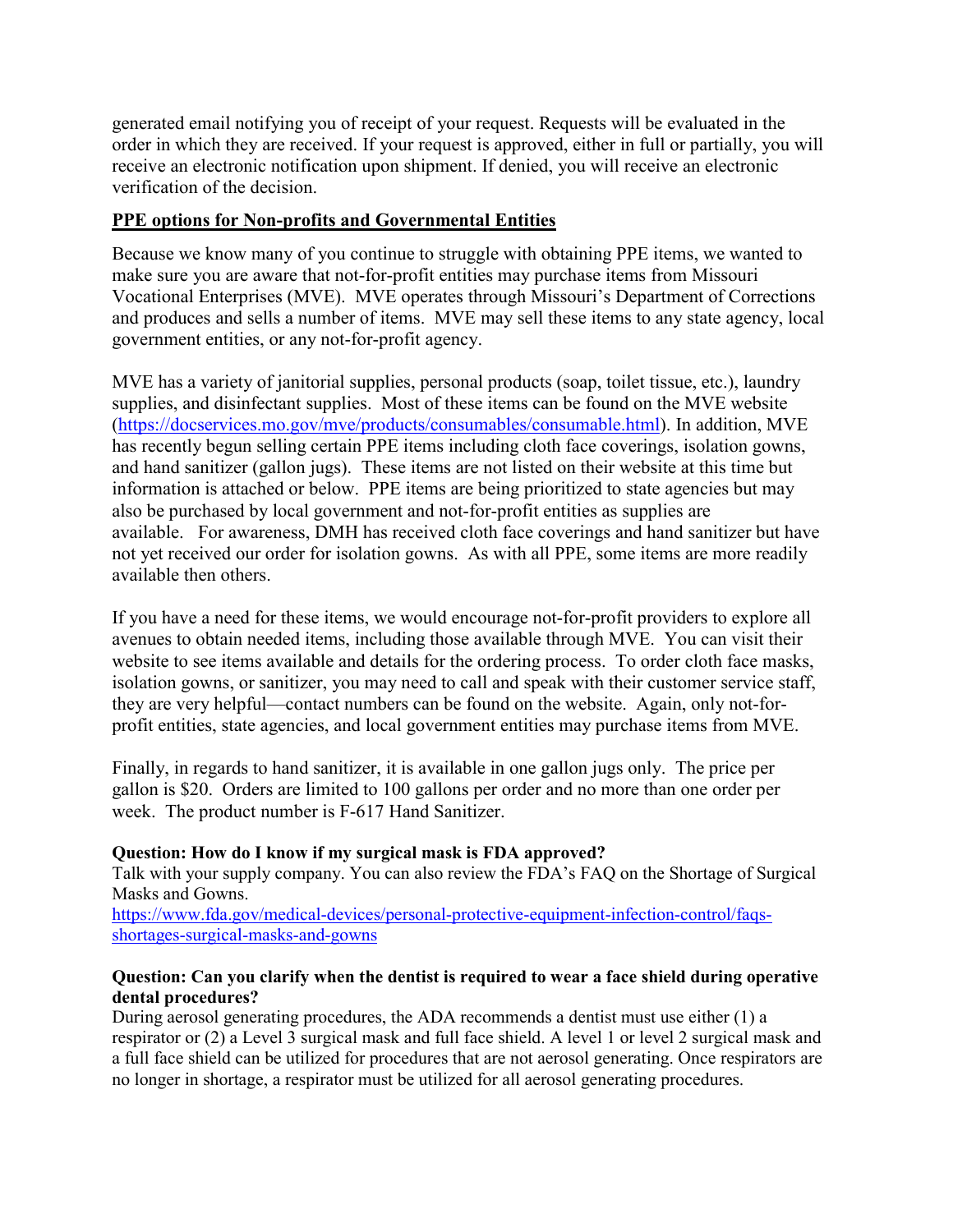**Question: We are a pediatric dental office, and for hygiene visits usually do a rubber cup prophy with hand scaling as required. Are we allowed to use a level 3 ASTM mask and face shield to complete this, or would we need a respirator?** 

A respirator is recommended if using a rubber cup prophy. A respirator is not required for hand scaling only.

#### **Question: If wearing a face shield, do you need to change your level 3 mask after every patient?**

Yes. The CDC recommends Surgical masks need to be changed after every patient even when wearing a face shield. **AEROSOL GENERATING PROCEDURES** 

**Question: The use of the air/water syringe is considered aerosol generating. Would an exam be considered an aerosol generating procedure since we use the air to dry the teeth for the exam?**  Using air or water separately is not considered an aerosol generating procedure. Spraying air and water simultaneously is considered to be an aerosol generating procedure.

#### **Question: We all have heard that ultrasonic scalers should not be used, at this time, is that true?**

The CDC Recommendation says to avoid aerosol generating procedures.

#### **Question: If my RDH's are using a "Dry Shield" or similar HVE system, is that sufficient to reduce aerosol during ultrasonic scaling?**

Using a dry shield can help reduce aerosols, but a respirator must be used.

#### **Question: Is toothbrushing a patient considered an aerosolizing procedure?**  No.

#### **Question: If hygienists are seeing patients for hand scaling limiting aerosol, and the dentist has an emergency patient in which he/she will have to use a headpiece, how do we protect the hygiene patients in our chairs in an open dental setting?**

The best practice would be to create as much space as possible between patients in open operatories.

#### **Question: What should we be wearing when we set up patient rooms that have been used previously for aerosol generating procedures?**

If the room has recently been used for an aerosol generating procedure, a surgical mask and full face shield should be used.

#### **Question: Do non-clinical DHCP (front desk) still need a mask and shield if there is a plexiglass barrier installed?**

All DHCP should wear a facemask at all times while they are in the dental setting. While surgical masks are preferred, a "facemask" as defined can also include a cloth face covering. A face shield is not required for non-clinical care.

#### **Question: Can you reuse a disposable gown with aerosols?**

No. Gowns are recommended by the CDC to be changed if used in an aerosol generating procedure.

#### **Question: Do I need a gown for non-aerosol generating procedures, like hygiene checks or limited exams, if our gown supply is limited?**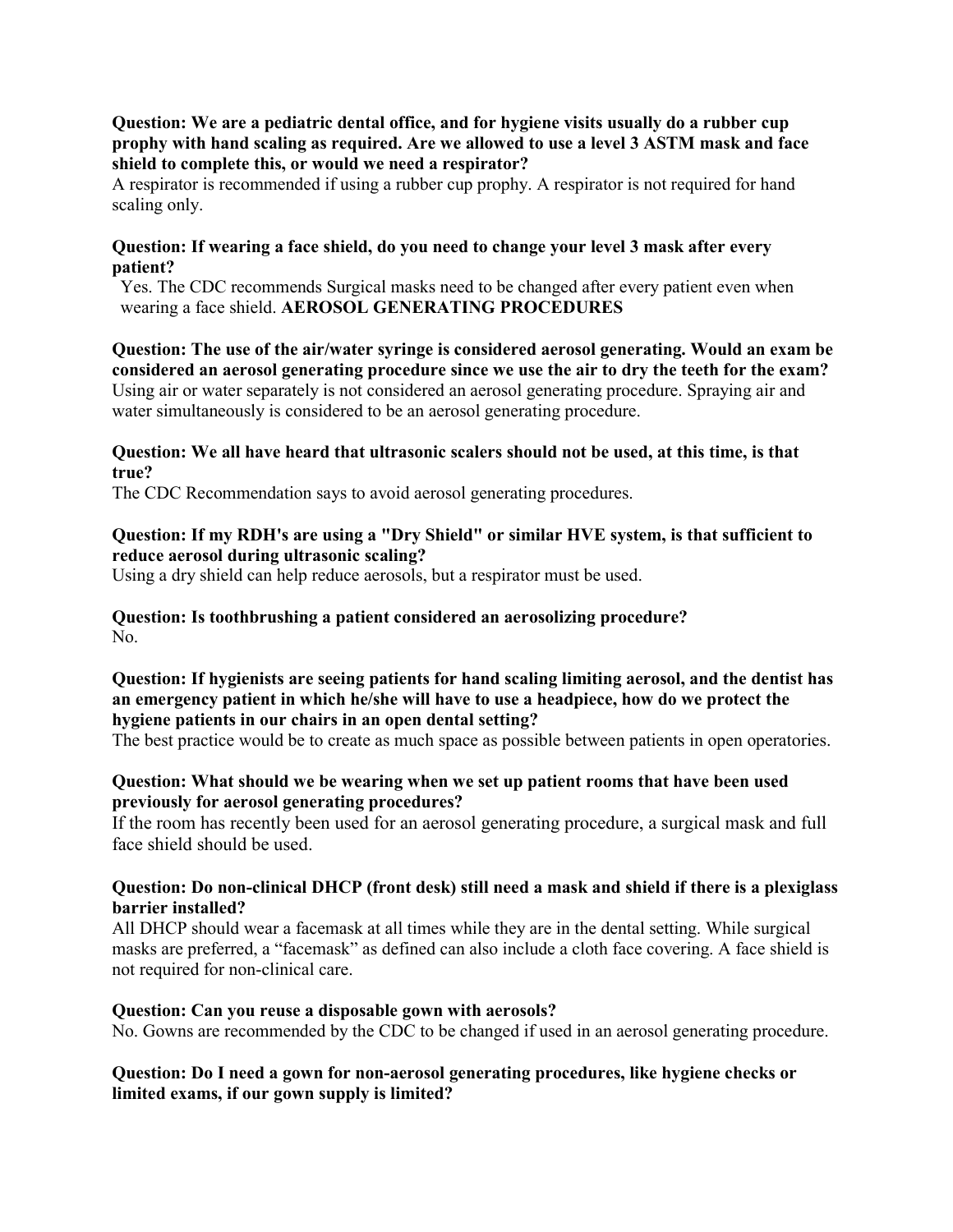No.

#### **Question: Can we reuse gowns between patients?**

Yes. Gowns can be used for multiple patients. They should be changed if they become soiled or if used in aerosol generating procedures.

#### **Question: Are lab jackets permissible?**

Yes, if it meets the definition of a gown as stated in the OSHA guidelines.

# **Question: If we wear a lab jacket do we need to change pants after each patient?**

No. But you should change your pants before leaving the office.

# **Question: Would a homemade gown made out of polyester and fluid resistant material be acceptable?**

Yes.

#### **Question: Can scrubs be used in place of a gown, if changed in accordance with the requirements for changing gowns?**

Scrubs are not PPEs, they don't cover your arms completely but if the style you are wearing does cover the arms then yes they could be used as a gown and changed after an Aerosol Generating Procedure or when they became soiled.

#### **Question: If we sprayed a disposable or cloth gown with an isopropyl alcohol spray, could we reuse them, even after use in an aerosol generating procedure?**  No.

#### **Question: Are gowns supposed to go to your knees?**

OSHA states that a gown should cover the knees, if possible. Knee length is best practice but not required.

### **Question: Does a gown or lab coat need to be changed after doing a prophy without cavitron and polish? It says to change after any aerosol generating procedure, and air/water tip is listed as aerosol.**

No, as long as it did not become soiled.

#### **Question: The Recommendations state to remove gloves before leaving the patient room or care area. Is sterilization considered part of the 'care area'? Since we'd need to wear gloves to bring the dirty instruments to sterilization.**

The same gloves can be worn to bring dirty instruments to the sterilization room. They should be removed there.

**Question: For non-aerosol generating tasks such as collecting subjective information from a patient in the operatory or doing a limited exam (percussion, palpation, probing, transillumination, cold testing), the current document states that face shield, mask, gown and gloves are needed when entering the treatment room. Please clarify if all this PPE is needed for non-aerosol generating tasks.** 

A surgical mask and full face shield is required.